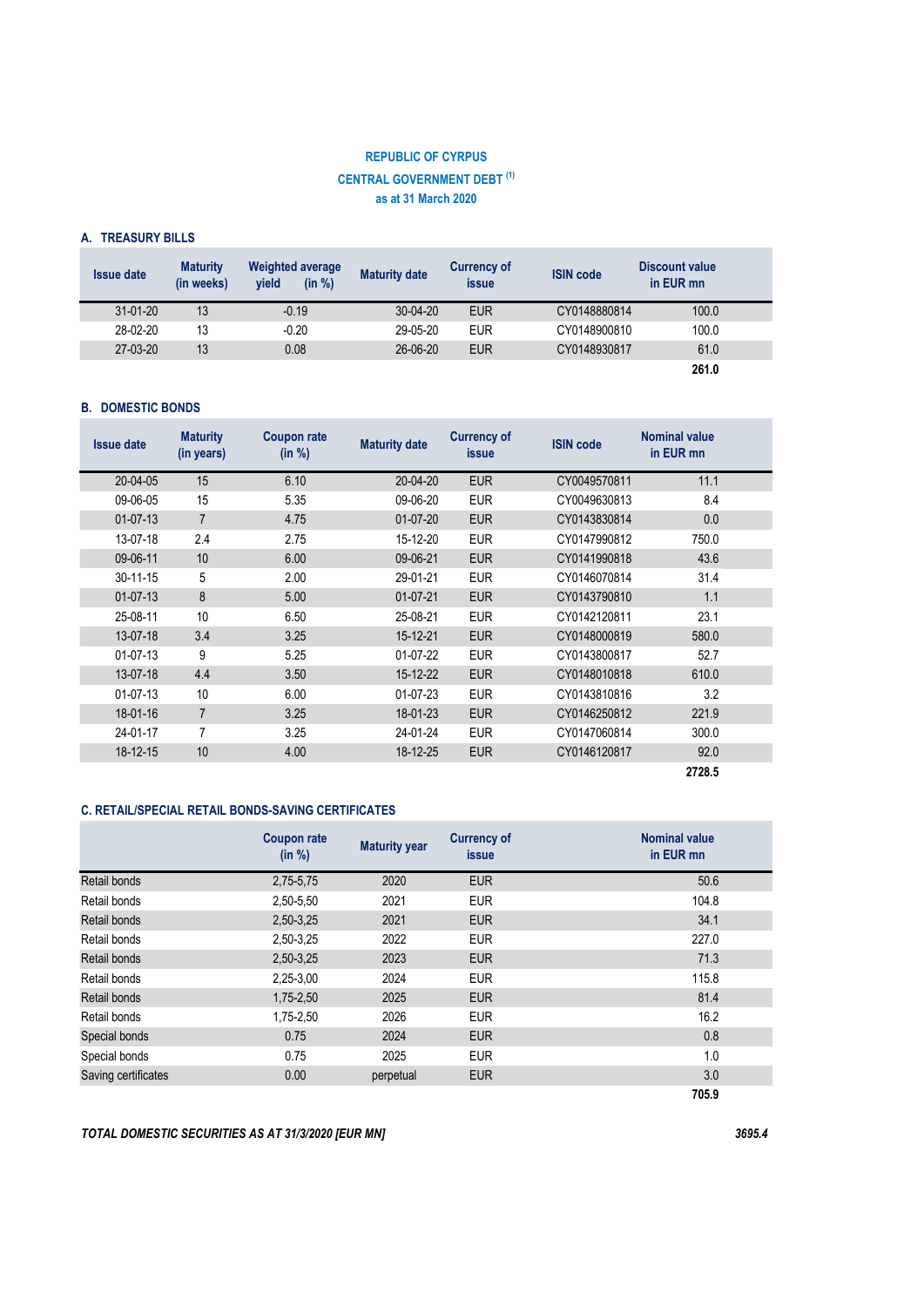# **D. EURO COMMERCIAL PAPERS**

| <b>Issue date</b> | <b>Maturity</b><br>(in months) | Yield (in %) | <b>Maturity date</b> | <b>Currency of</b><br>issue | <b>ISIN code</b> | Discount value<br>in EUR mn |  |
|-------------------|--------------------------------|--------------|----------------------|-----------------------------|------------------|-----------------------------|--|
|                   |                                |              |                      |                             |                  |                             |  |

# **Ε. EURO MEDIUM TERM NOTES (EMTN)**

| <b>Issue date</b> | <b>Maturity</b><br>(in years) | <b>Coupon rate</b><br>(in %) | <b>Maturity date</b> | <b>Currency of</b><br><i>issue</i> | <b>ISIN code</b> | <b>Nominal</b><br>amount in EUR<br>mn |  |
|-------------------|-------------------------------|------------------------------|----------------------|------------------------------------|------------------|---------------------------------------|--|
| 02-05-14          | $6\phantom{1}$                | 6.500                        | $02 - 05 - 20$       | <b>EUR</b>                         | XS1064662890     | 3.6                                   |  |
| 06-05-15          | 7                             | 3.875                        | 06-05-22             | <b>EUR</b>                         | XS1227247191     | 1000.0                                |  |
| $26 - 07 - 16$    | $\overline{7}$                | 3.750                        | 26-07-23             | <b>EUR</b>                         | XS1457553367     | 1000.0                                |  |
| 03-05-19          | 5                             | 0.625                        | 03-12-24             | <b>EUR</b>                         | XS1989405425     | 500.0                                 |  |
| 27-06-17          | $\overline{7}$                | 2.750                        | 27-06-24             | <b>EUR</b>                         | XS1637276848     | 850.0                                 |  |
| 04-11-15          | 10                            | 4.250                        | 04-11-25             | <b>EUR</b>                         | XS1314321941     | 1000.0                                |  |
| 25-09-18          | 10                            | 2.375                        | 25-09-28             | <b>EUR</b>                         | XS1883942648     | 1500.0                                |  |
| 21-01-20          | 10                            | 0.625                        | 21-01-30             | <b>EUR</b>                         | XS2105095777     | 1000.0                                |  |
| 26-02-19          | 15                            | 2.750                        | 26-02-34             | <b>EUR</b>                         | XS1956050923     | 1100.0                                |  |
| 21-01-20          | 20                            | 1.250                        | 21-01-40             | <b>EUR</b>                         | XS2105097393     | 750.0                                 |  |
| 03-05-19          | 30                            | 2.750                        | 03-05-49             | <b>EUR</b>                         | XS1989383788     | 1000.0                                |  |
|                   |                               |                              |                      |                                    |                  | 9703.6                                |  |

# *TOTAL FOREIGN SECURITIES AS AT 31/3/2020 [EUR MN] 9703.6*

### **F. DOMESTIC LOANS**

| <b>Issue year</b> | Interest rate<br>$(in \% )$ <sup>(2)</sup> | <b>Maturity year</b> | <b>Currency of</b><br><i>issue</i> | <b>Remaining maturity Balance</b><br>(in years) | (in<br>EUR mn) |
|-------------------|--------------------------------------------|----------------------|------------------------------------|-------------------------------------------------|----------------|
| 2019              | 0.98                                       | 2026                 | <b>EUR</b>                         | 6.3                                             | 250.0          |
|                   |                                            |                      |                                    |                                                 | 250.0          |

### **G. FOREIGN LOANS**

| Creditor <sup>(3)</sup> | Issue year (5) | Interest rate<br>(in %) | <b>Maturity year</b> | <b>Currency of</b><br>issue/reserve<br>asset | <b>Remaining maturity</b><br>(in years) | <b>Balance</b><br>(in EUR mn) |
|-------------------------|----------------|-------------------------|----------------------|----------------------------------------------|-----------------------------------------|-------------------------------|
| <b>EIB</b>              | 2004           |                         | 2022                 | <b>EUR</b>                                   | 2.7                                     | 0.1                           |
| EIB                     | 2004           |                         | 2022                 | <b>EUR</b>                                   | 2.7                                     | 0.3                           |
| <b>CEB</b>              | 2004           | $6mE+0.30$              | 2023                 | <b>EUR</b>                                   | 3.7                                     | 5.8                           |
| CEB                     | 2003           | $6mE+0.30$              | 2023                 | <b>EUR</b>                                   | 3.7                                     | 13.3                          |
| <b>EIB</b>              | 2004           |                         | 2025                 | <b>EUR</b>                                   | 5.2                                     | 0.8                           |
| CEB                     | 2010           | $3mE+0.60$              | 2025                 | <b>EUR</b>                                   | 5.7                                     | 28.5                          |
| <b>EIB</b>              | 2004           |                         | 2026                 | <b>EUR</b>                                   | 6.3                                     | 0.3                           |
| EIB                     | 2006           | $3mE+0.70$              | 2026                 | <b>EUR</b>                                   | 6.5                                     | 15.6                          |
| <b>CEB</b>              | 2014           | $6mE+0.15$              | 2026                 | <b>EUR</b>                                   | 6.7                                     | 40.0                          |
| CEB                     | 2007           | $6mE+0.09$              | 2027                 | <b>EUR</b>                                   | 7.2                                     | 8.8                           |
| <b>EIB</b>              | 2018           | $6mE+0,181$             | 2028                 | <b>EUR</b>                                   | 7.9                                     | 9.1                           |
| CEB                     | 2018           | 1.06                    | 2028                 | <b>EUR</b>                                   | 8.7                                     | 14.5                          |
| <b>CEB</b>              | 2008           | 3.7                     | 2028                 | <b>EUR</b>                                   | 8.7                                     | 26.4                          |
| EIB                     | 2019           | $6mE + 0.413$           | 2029                 | <b>EUR</b>                                   | 8.7                                     | 15.3                          |

**0.0**